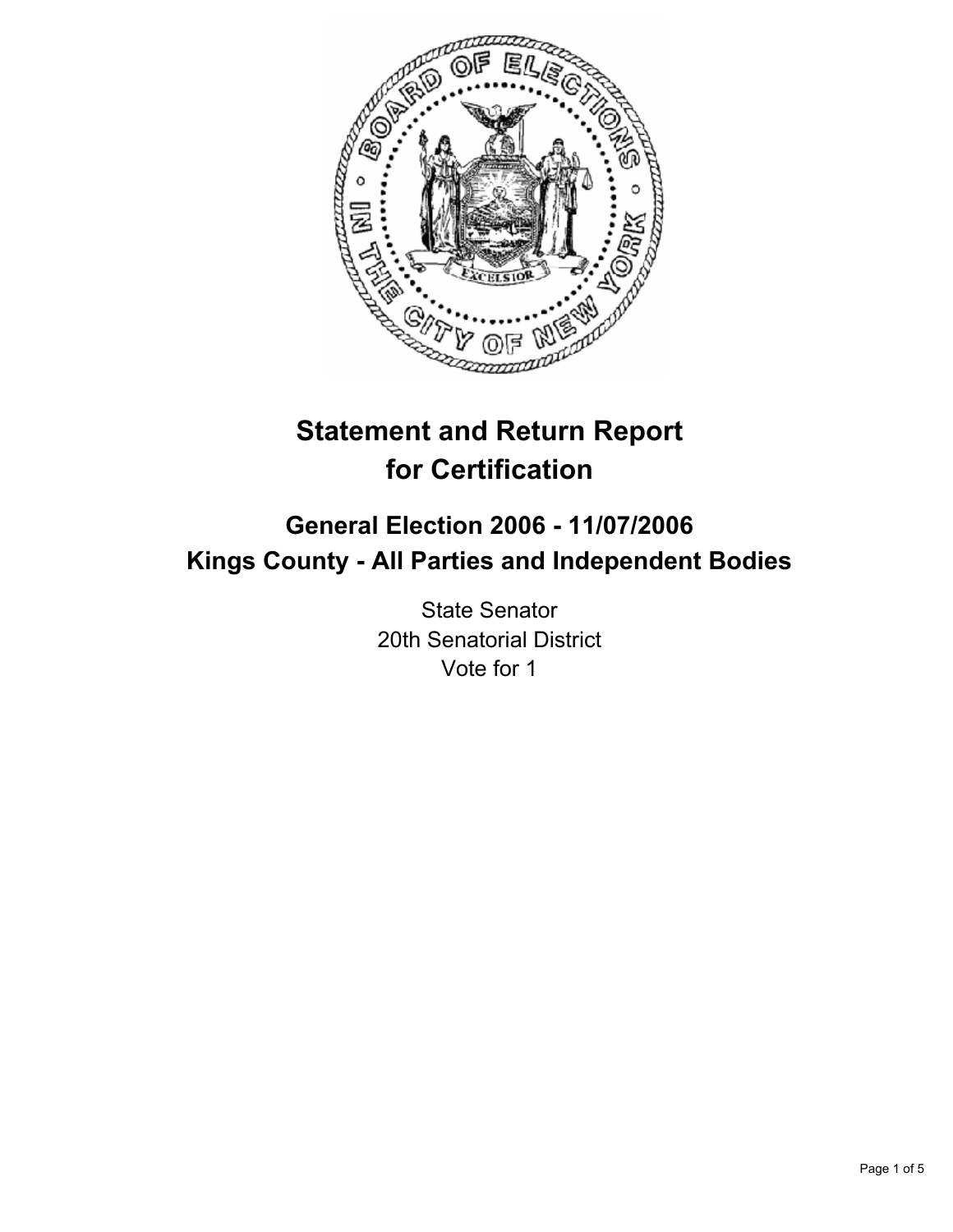

#### **Assembly District 42**

| <b>PUBLIC COUNTER</b>         | 2,650 |
|-------------------------------|-------|
| <b>EMERGENCY</b>              |       |
| ABSENTEE/MILITARY             | 34    |
| AFFIDAVIT                     | 64    |
| <b>Total Ballots</b>          | 2,752 |
| ERIC ADAMS (DEMOCRATIC)       | 1,706 |
| JAMES M GAY (CONSERVATIVE)    | 28    |
| ERIC ADAMS (WORKING FAMILIES) | 196   |
| CHARLES BARRON (WRITE-IN)     |       |
| <b>Total Votes</b>            | 1,931 |
| Unrecorded                    | 821   |

#### **Assembly District 43**

| <b>PUBLIC COUNTER</b>            | 16,743 |
|----------------------------------|--------|
| <b>EMERGENCY</b>                 | 40     |
| ABSENTEE/MILITARY                | 316    |
| <b>AFFIDAVIT</b>                 | 266    |
| <b>Total Ballots</b>             | 17,409 |
| ERIC ADAMS (DEMOCRATIC)          | 10,568 |
| JAMES M GAY (CONSERVATIVE)       | 280    |
| ERIC ADAMS (WORKING FAMILIES)    | 984    |
| CHAIM ROSENBER (WRITE-IN)        |        |
| <b>CHARLES BARRON (WRITE-IN)</b> |        |
| <b>Total Votes</b>               | 11,834 |
| Unrecorded                       | 5,575  |

#### **Assembly District 44**

| PUBLIC COUNTER                | 10,803 |
|-------------------------------|--------|
| <b>EMERGENCY</b>              | 101    |
| ABSENTEE/MILITARY             | 212    |
| AFFIDAVIT                     | 319    |
| <b>Total Ballots</b>          | 11,516 |
| ERIC ADAMS (DEMOCRATIC)       | 6,237  |
| JAMES M GAY (CONSERVATIVE)    | 343    |
| ERIC ADAMS (WORKING FAMILIES) | 2,296  |
| PETER R. WEISS (WRITE-IN)     |        |
| <b>Total Votes</b>            | 8,877  |
| Unrecorded                    | 2.639  |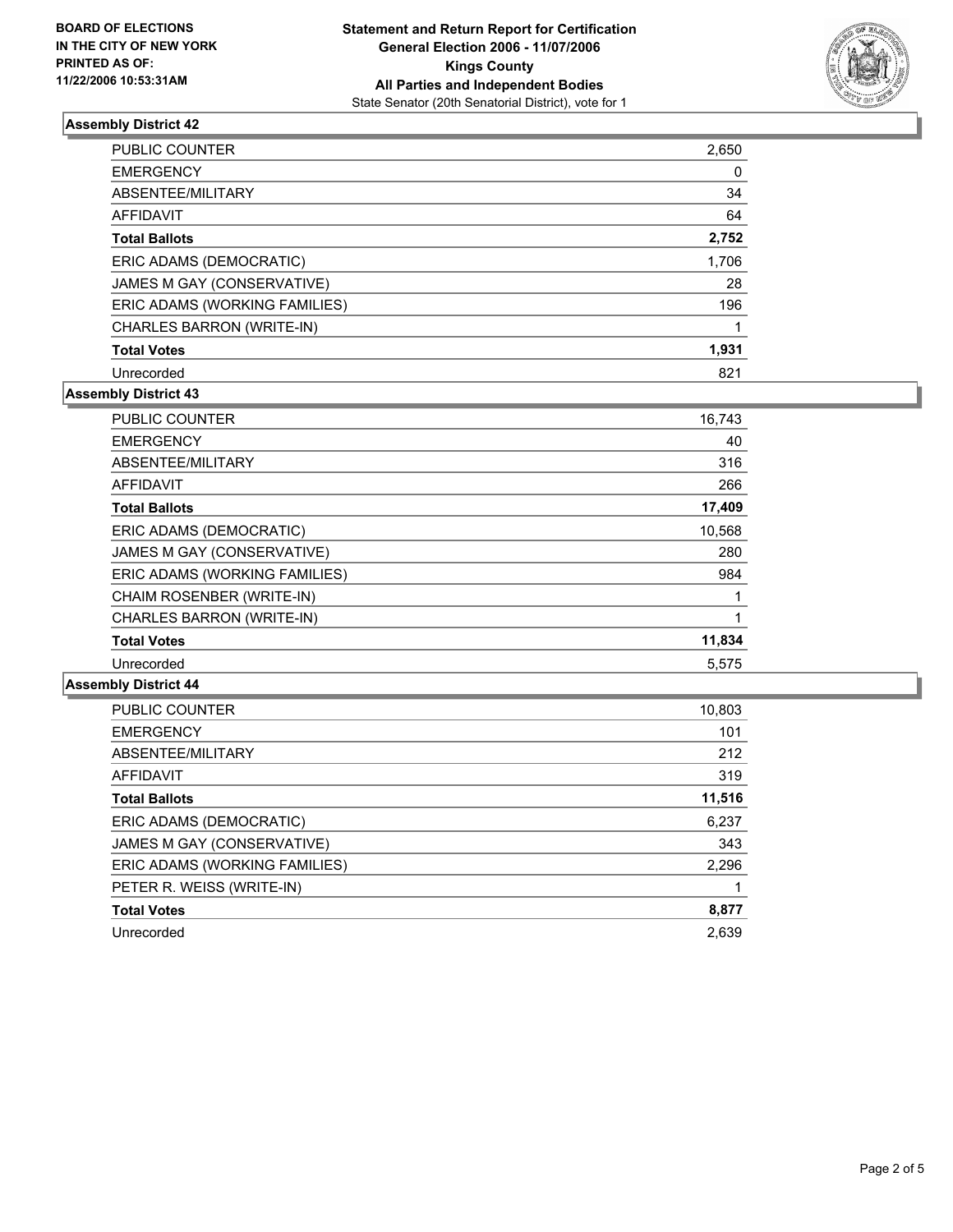

#### **Assembly District 48**

| PUBLIC COUNTER                | 156 |
|-------------------------------|-----|
| <b>EMERGENCY</b>              | 0   |
| ABSENTEE/MILITARY             | 2   |
| AFFIDAVIT                     |     |
| <b>Total Ballots</b>          | 161 |
| ERIC ADAMS (DEMOCRATIC)       | 51  |
| JAMES M GAY (CONSERVATIVE)    | 8   |
| ERIC ADAMS (WORKING FAMILIES) | 2   |
| <b>Total Votes</b>            | 61  |
| Unrecorded                    | 100 |

### **Assembly District 51**

| <b>PUBLIC COUNTER</b>         | 2,321 |
|-------------------------------|-------|
| <b>EMERGENCY</b>              | 0     |
| ABSENTEE/MILITARY             | 27    |
| AFFIDAVIT                     | 54    |
| <b>Total Ballots</b>          | 2,415 |
| ERIC ADAMS (DEMOCRATIC)       | 1,247 |
| JAMES M GAY (CONSERVATIVE)    | 72    |
| ERIC ADAMS (WORKING FAMILIES) | 213   |
| <b>Total Votes</b>            | 1,532 |
| Unrecorded                    | 883   |

#### **Assembly District 52**

| <b>PUBLIC COUNTER</b>         | 5,385 |
|-------------------------------|-------|
| <b>EMERGENCY</b>              |       |
| ABSENTEE/MILITARY             | 148   |
| <b>AFFIDAVIT</b>              | 127   |
| <b>Total Ballots</b>          | 5,704 |
| ERIC ADAMS (DEMOCRATIC)       | 3,274 |
| JAMES M GAY (CONSERVATIVE)    | 108   |
| ERIC ADAMS (WORKING FAMILIES) | 1,352 |
| <b>Total Votes</b>            | 4,734 |
| Unrecorded                    | 970   |

#### **Assembly District 55**

| PUBLIC COUNTER                | 841 |
|-------------------------------|-----|
| <b>EMERGENCY</b>              | 11  |
| ABSENTEE/MILITARY             | 6   |
| AFFIDAVIT                     | 13  |
| <b>Total Ballots</b>          | 874 |
| ERIC ADAMS (DEMOCRATIC)       | 581 |
| JAMES M GAY (CONSERVATIVE)    | 8   |
| ERIC ADAMS (WORKING FAMILIES) | 24  |
| <b>Total Votes</b>            | 613 |
| Unrecorded                    | 261 |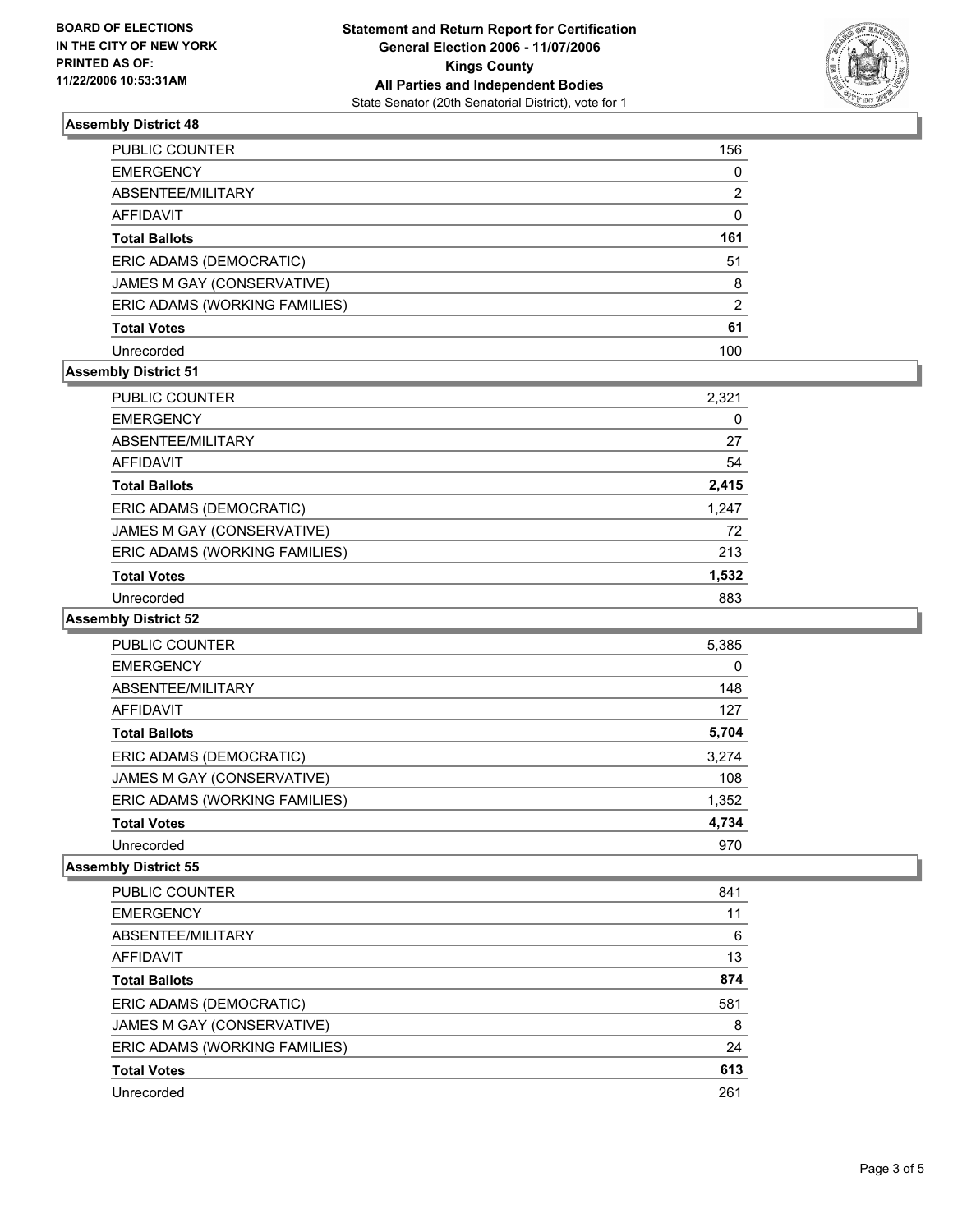

#### **Assembly District 56**

| PUBLIC COUNTER                | 3,550 |
|-------------------------------|-------|
| <b>EMERGENCY</b>              | 30    |
| ABSENTEE/MILITARY             | 38    |
| AFFIDAVIT                     | 107   |
| <b>Total Ballots</b>          | 3,731 |
| ERIC ADAMS (DEMOCRATIC)       | 2,362 |
| JAMES M GAY (CONSERVATIVE)    | 29    |
| ERIC ADAMS (WORKING FAMILIES) | 177   |
| <b>Total Votes</b>            | 2,568 |
| Unrecorded                    | 1.163 |

#### **Assembly District 57**

| PUBLIC COUNTER                | 9,644  |
|-------------------------------|--------|
| <b>EMERGENCY</b>              | 44     |
| ABSENTEE/MILITARY             | 148    |
| AFFIDAVIT                     | 270    |
| <b>Total Ballots</b>          | 10,147 |
| ERIC ADAMS (DEMOCRATIC)       | 6,004  |
| JAMES M GAY (CONSERVATIVE)    | 98     |
| ERIC ADAMS (WORKING FAMILIES) | 1,425  |
| <b>Total Votes</b>            | 7,527  |
| Unrecorded                    | 2.620  |

#### **Assembly District 58**

| PUBLIC COUNTER                | 8 |
|-------------------------------|---|
| <b>EMERGENCY</b><br>12        |   |
| ABSENTEE/MILITARY             |   |
| AFFIDAVIT                     |   |
| 20<br><b>Total Ballots</b>    |   |
| ERIC ADAMS (DEMOCRATIC)<br>14 |   |
| JAMES M GAY (CONSERVATIVE)    |   |
| ERIC ADAMS (WORKING FAMILIES) |   |
| <b>Total Votes</b><br>14      |   |
| Unrecorded                    | 6 |